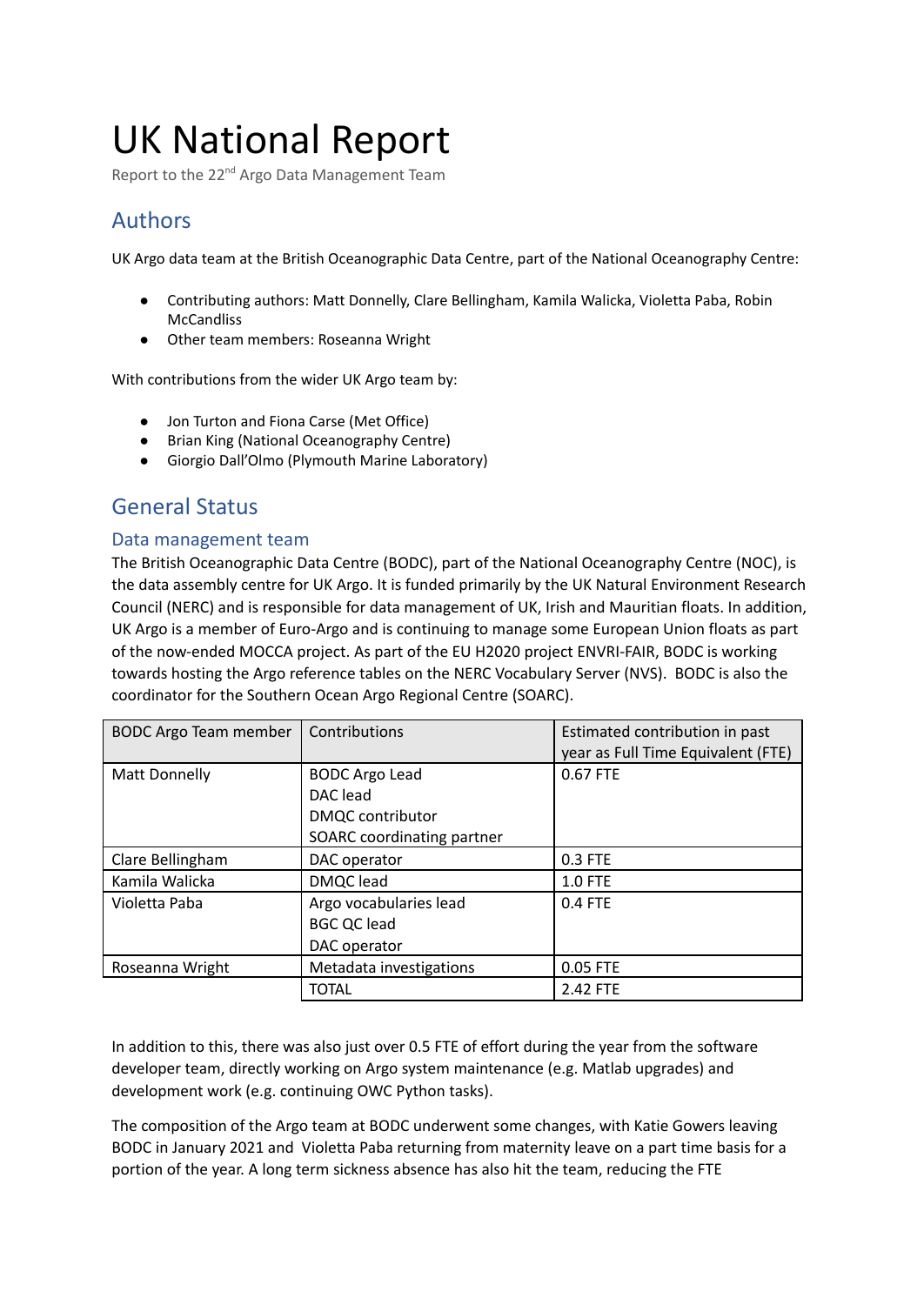contribution by approximately 0.33 FTE. Justin Buck is the ENVRI-FAIR project manager, which includes BODC contributions to the FAIR agenda wider than just Argo. This project has also involved contributions from wider BODC including Gwen Moncoiffe and Alexandra Kokkinaki for NVS content management support, technical advice and training.

### General outlook

Core BODC Argo national capability funding from NERC remains static and is decreasing in real-terms. There is also additional funding from NERC associated with particular research projects and the floats they have procured, including from ORCHESTRA, ACSIS, BoBBLE and RoSES projects, but each of these draws to a close in the next year. BODC has secured set up funding for BGC floats purchased by NOC through NERC Capital funding. Efforts have continued to establish a clear plan for future funding to develop a more sustainable model of UK funding to support the UK contribution to the full-depth multi-disciplinary Argo array, but the funding situation remains challenging.

The Euro-Argo Research Infrastructure Sustainability and Enhancement (Euro-Argo RISE) project provides funding for developing core and deep DMQC (Delayed Mode Quality Control), management of BGC (Bio Geo Chemical) extensions and regional data quality assessments in the Southern Ocean. Additionally, BODC is funded under the EU H2020 project ENVRI-FAIR to introduce the NVS vocabulary server to support Argo vocabulary management.

BODC continues to seek additional sources of funding to support SOARC functions, but a long-term solution for sustained funding is yet to be identified.

### **Status**

#### DAC functions

#### Data acquired from floats

BODC retrieves data for all UK, Irish, Mauritius and assigned EU MOCCA floats from a number of sources and archives these for further processing. BODC currently processes data from floats with Argos communications, Iridium Rudics and Iridium Short Burst Data (SBD) from a diverse fleet of floats manufactured by TWR, SeaBird and NKE.

#### Near real-time data delivery

Processing and delivery of incoming data is normally set up within one week of deployment where the capability already exists for a given float type. Since the last ADMT BODC has enabled capability to deliver two active Irish Arvor floats with oxygen and so the remaining outstanding floats for data delivery at BODC are two UK deep Arvor floats. Eight EU MOCCA floats ceased processing under the current version of the Coriolis decoder used at BODC for NKE floats and so processing has been temporarily transferred to Ifremer until we upgrade to the latest version.

Coriolis has been providing the processing for 13 PROVOR BGC floats and delivering the core data to the GTS on BODC's behalf.

The focus for the coming year is to enable the release of BGC profile data across TWR, SeaBird and NKE float models. Significant progress has been made towards building the infrastructure needed to deliver the near real-time BGC data from the UK floats. This is in preparation in part for the commencement of the ASBAN UK project.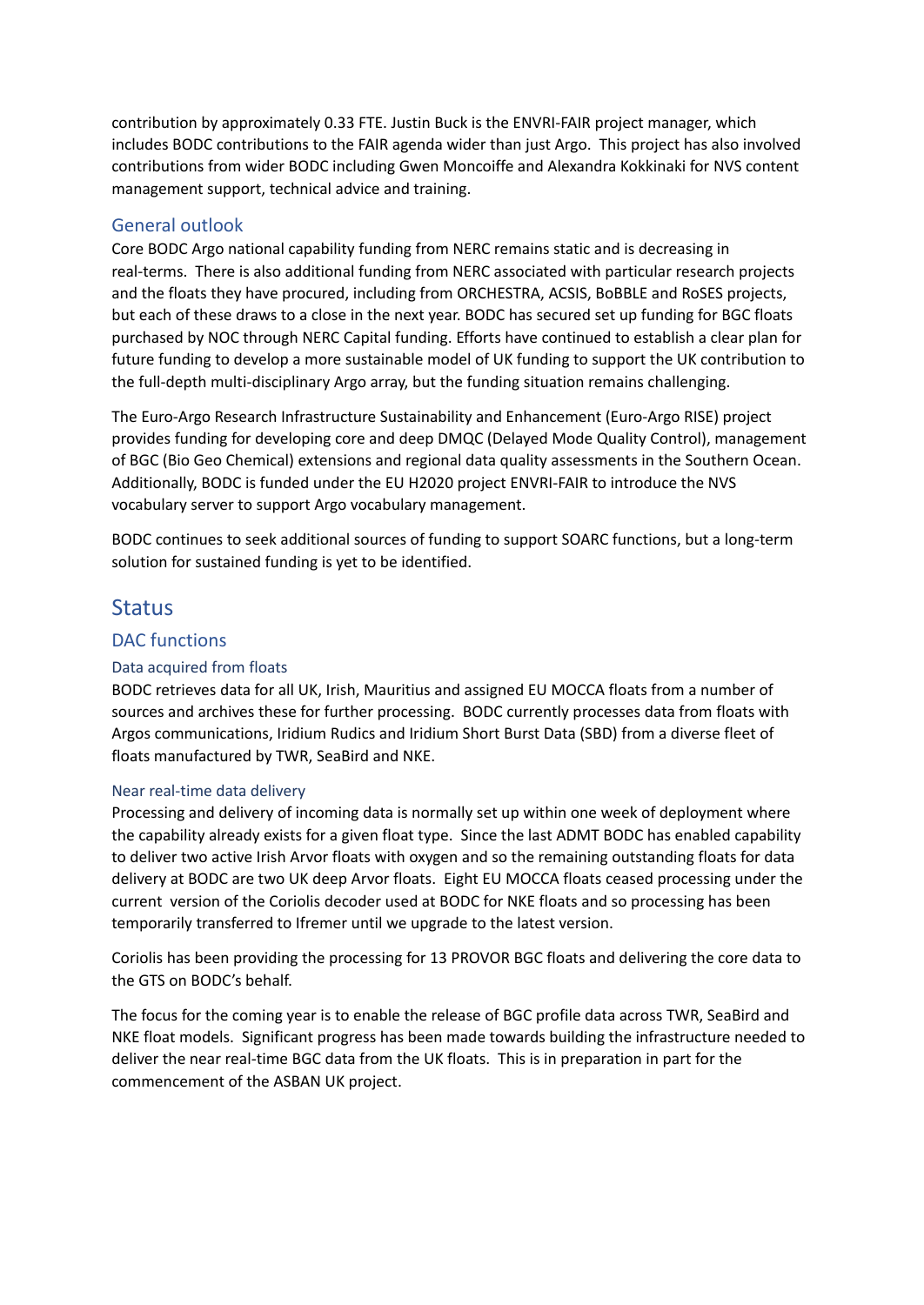#### *Data issued to GTS*

BODC delivers core data in NetCDF format to the UK Met Office four times a day, where it is subsequently issued to the GTS in BUFR format. Over 95% of the NetCDF files are delivered within 24 hours of the data being available to BODC.

Recent updates to the retrieval scripts at the Met Office has meant that Argo oxygen data from floats processed through BODC is delivered to and available for use by the GTS.

#### *Data issued to GDACS after real-time QC*

BODC delivers updated meta and tech files for all floats it processes alongside new core profile files to the GDACs as part of every processing run. Delivery of BGC profile data for most floats and many trajectory files are still pending.

During the past year BODC has tried to routinely address Altimetry QC and Objective Analysis reports shortly after receipt and made updates to the meta files following reports from the GDAC file checker.

#### *Data issued for delayed-mode QC and sent to GDACs*

The BODC DAC function currently interacts with DMQC operators through two different modes of operation. The first is internal BODC DMQC operators who directly submit DMQC decisions to the BODC Argo System, and for which updated D-mode NetCDFs are automatically generated and submitted. For floats managed through the Coriolis processing chain instance deployed at BODC, both internal and external DMQC operators submit updated NetCDFs which are archived within BODC and submitted to the GDACs.

#### *DAC collaboration*

In May 2021 BODC participated in a European Data Management Collaboration meeting where the aspiration was for improving sustained collaboration between key European data management partners including, but in addition to, specific EU-funded project work. Attendees included representatives from BODC and NOC (UK), Euro Argo ERIC, Ifremer, Coriolis, Sorbonne University and IMEV.

The vision from the BODC and Coriolis DACs were generally similar, to find ways to work together to make more rapid progress together in ways such as software development, DMQC, content and tools of the NVS, agreed ways of working, outreach, contributing to the ARCs, data processing and roles in BGC Argo. A follow-up meeting was agreed for early 2022.

BODC has collected responses from the recent DAC survey and is compiling a report which should be available in early 2022. Details of the second DAC workshop are yet to be finalised.

### Web pages

NOC continues to maintain the UK Argo website [\(www.ukargo.net\)](http://www.ukargo.net/) along with a Facebook page [\(www.facebook.com/UKArgofloats/\)](http://www.facebook.com/UKArgofloats/) and a Twitter account ([twitter.com/ukargo\)](http://twitter.com/ukargo). NOC also maintains the SOARC website ([www.soarc.aq](http://www.soarc.aq/)).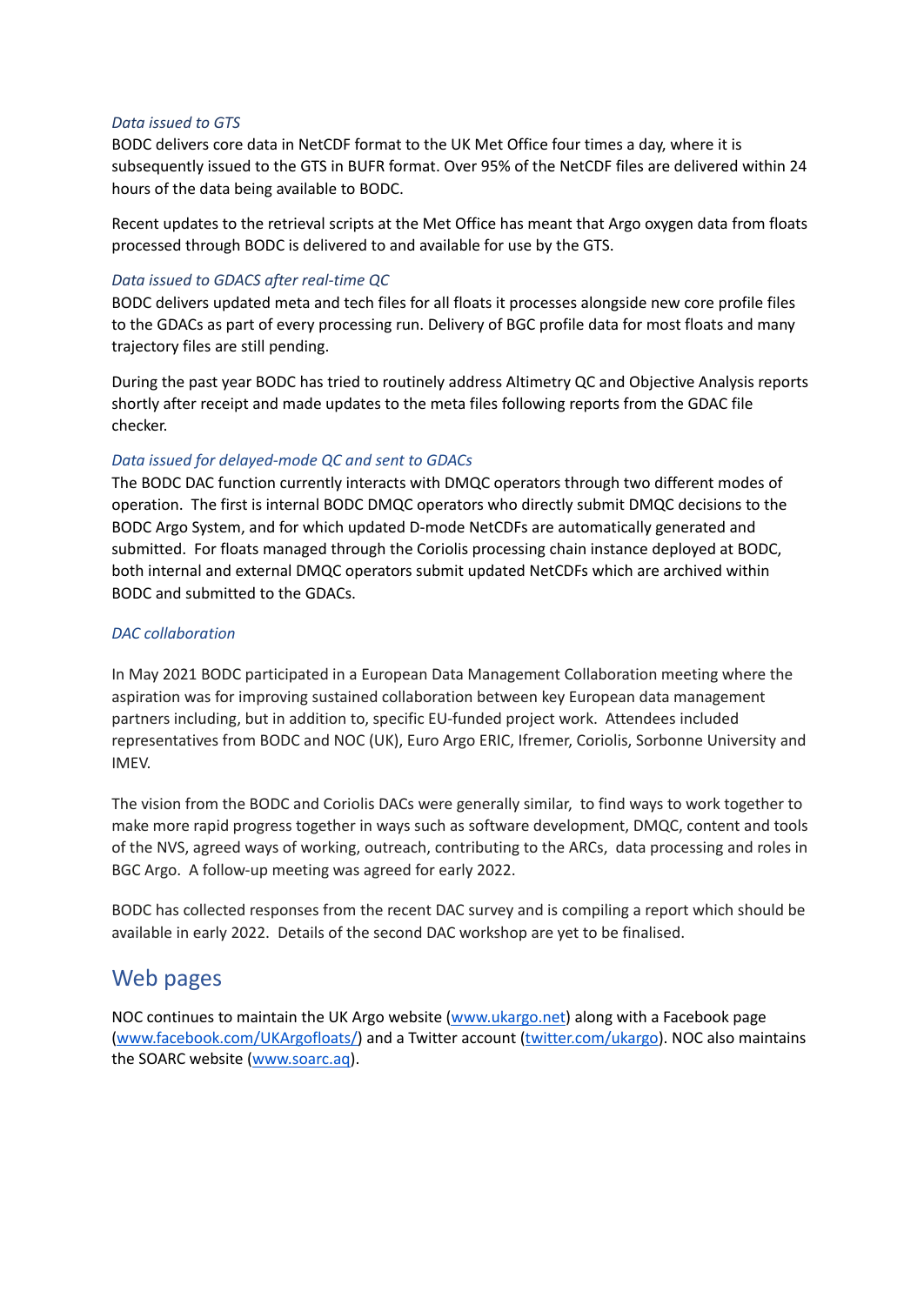# Data use and data products

#### Met Office

At the Met Office Argo data are used operationally:

- · They are routinely assimilated into its FOAM (Forecasting Ocean Assimilation Model) suite which is run daily and produces 2 analysis days and a 7-day forecast. The FOAM suite now includes an improved resolution version of global FOAM with 1/12 degree horizontal resolution. This will continue to make use of Argo data to constrain the T/S fields in the same way as the original ¼ degree resolution system.
- Fields from global FOAM are also used to initialise the ocean component of coupled monthly-to-seasonal forecasts;
- Argo data are also used in the initialisation of ocean conditions in climate models run to make decadal predictions;
- · A coupled ocean/atmosphere prediction system has been developed for weather forecasting timescales, and is now being run operationally, delivering ocean forecast information to the Copernicus Marine Environment Monitoring Service (CMEMS);
- · Near-surface Argo data are used to validate the output from the Met Office's OSTIA (Operational Sea Surface Temperature and Sea Ice Analysis), where the OSTIA fields are used as a lower boundary condition in numerical weather prediction models run by both the Met Office and ECMWF.
- · A coupled weather forecasting system which is initialised using coupled data assimilation, is running successfully in 'parallel suite' and is due for full operational implementation in early 2022. Once this is implemented operationally Argo data will directly contribute to operational weather forecasts as well as ocean forecasts. An assessment of the impact of Argo in a lower atmospheric resolution version of that coupled system was detailed in King et al., 2019.

Met Office research & development applications (non-operational) which have made significant use of Argo data:

- · A paper was published on OSSEs to investigate potential impact of expanding the Argo array (Mao et al., 2020);
- David Ford has done some OSSEs looking at the impact of the planned BGC-Argo array of floats in a global physical-biogeochemical model where he assimilates synthetic versions of the BGC Argo profiles in conjunction with satellite ocean colour data (Ford, 2021);
- · One other project where we made good use of Argo data was in the assimilation of satellite sea surface salinity data from SMOS, Aquarius and SMAP. The near-surface salinity data from Argo was used to bias correct the satellite salinity data and was crucial for the performance of the assimilation of SSS data. That work is written up in Martin et al., 2019.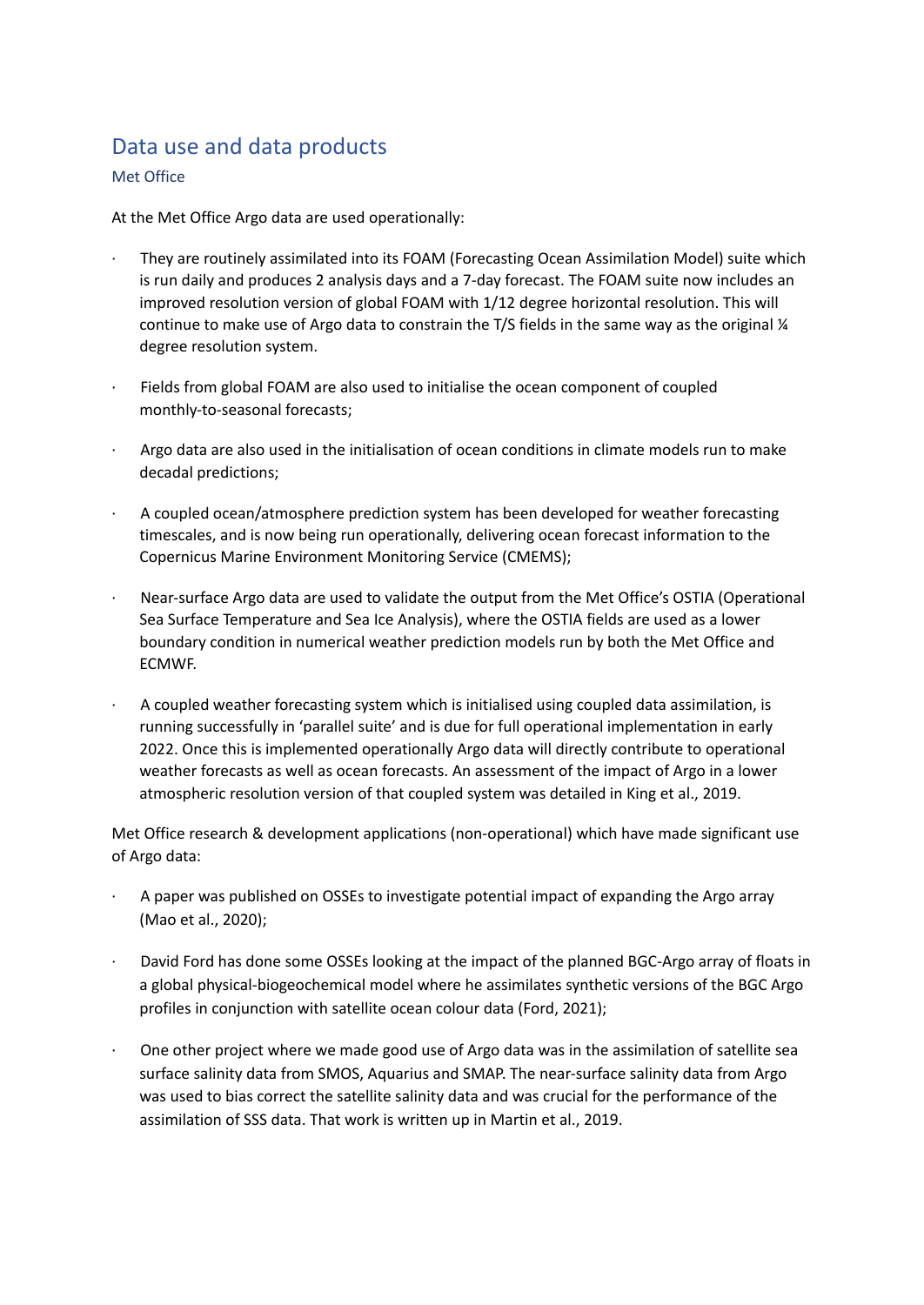· Another paper was published investigating impact in FOAM and the Mercator system of satellite SSS assimilation which used Argo for assessment (Martin et al., 2020).

In the Hadley Centre for Climate Science and Services, Argo data is used to make the following products:

· EN4 contains in-situ ocean temperature and salinity profiles and objective analyses. It is updated monthly using real‐time Argo profiles and GTSPP data, and annually using delayed‐mode Argo profiles (and WOD, GTSPP and ASBO data). EN4 is freely available for scientific research use (see http://www.metoffice.gov.uk/hadobs/en4/). The latest version is EN.4.2.2, which includes a fresh download of all the source data and a substantial update to the XBT/MBT correction schemes. EN.4.2.2 contains four ensemble members where previously there were only two. There is also a new product user guide (based on both the Argo Users' Manual and the HadIOD user guide), including FAQs and example code. EN4 is also forming part of a GEWEX EEI project - comparing Ocean Heat Content calculated from reanalyses, in situ data and satellite products (the project website i[s](https://sites.google.com/magellium.fr/eeiassessment/dissemination/documents?authuser=0)

<https://sites.google.com/magellium.fr/eeiassessment/dissemination/documents?authuser=0>).

· HadIOD (Hadley Centre Integrated Ocean Database) is a database of in situ surface and subsurface ocean temperature and salinity observations supplemented with additional metadata including bias corrections, uncertainties and quality flags. The dataset is global from 1850-present with monthly updates. The current version is HadIOD.1.2.0.0, the chief sources of data are ICOADS.2.5.1, EN4 and CMEMS drifting buoy data. This product has been available to the public since mid-2020 via https://www.metoffice.gov.uk/hadobs/.

Met Office science uses of the EN4 product include OHC analysis, contributions to BAMS, Ocean Obs'19 White Paper and an Earth Energy Imbalance paper (von Schuckmann et al., 2020).

#### National Oceanography Centre

Argo data are used widely within NOC, where the science applications include:

- measurement of evolution and drivers of mixed layer processes in the (Indian Ocean);
- inventory and evolution of heat and freshwater establishing controls on budgets (both regional and global);
- deep heat content (N Atlantic).

#### Plymouth Marine Laboratory

PML have the lead for BGC Argo in the UK, where the data are used for:

- investigating different aspects of the biological carbon pump (e.g., mixed-layer pump, fragmentation);
- investigating export fluxes and efficiency in hypoxic ocean regions;
- providing a description of the physical environment in the framework of biological (e.g. mapping eel migration routes) and biogeochemical studies;
- developing techniques to generate 3D fields of biogeochemical variables by merging ocean colour and in-situ data;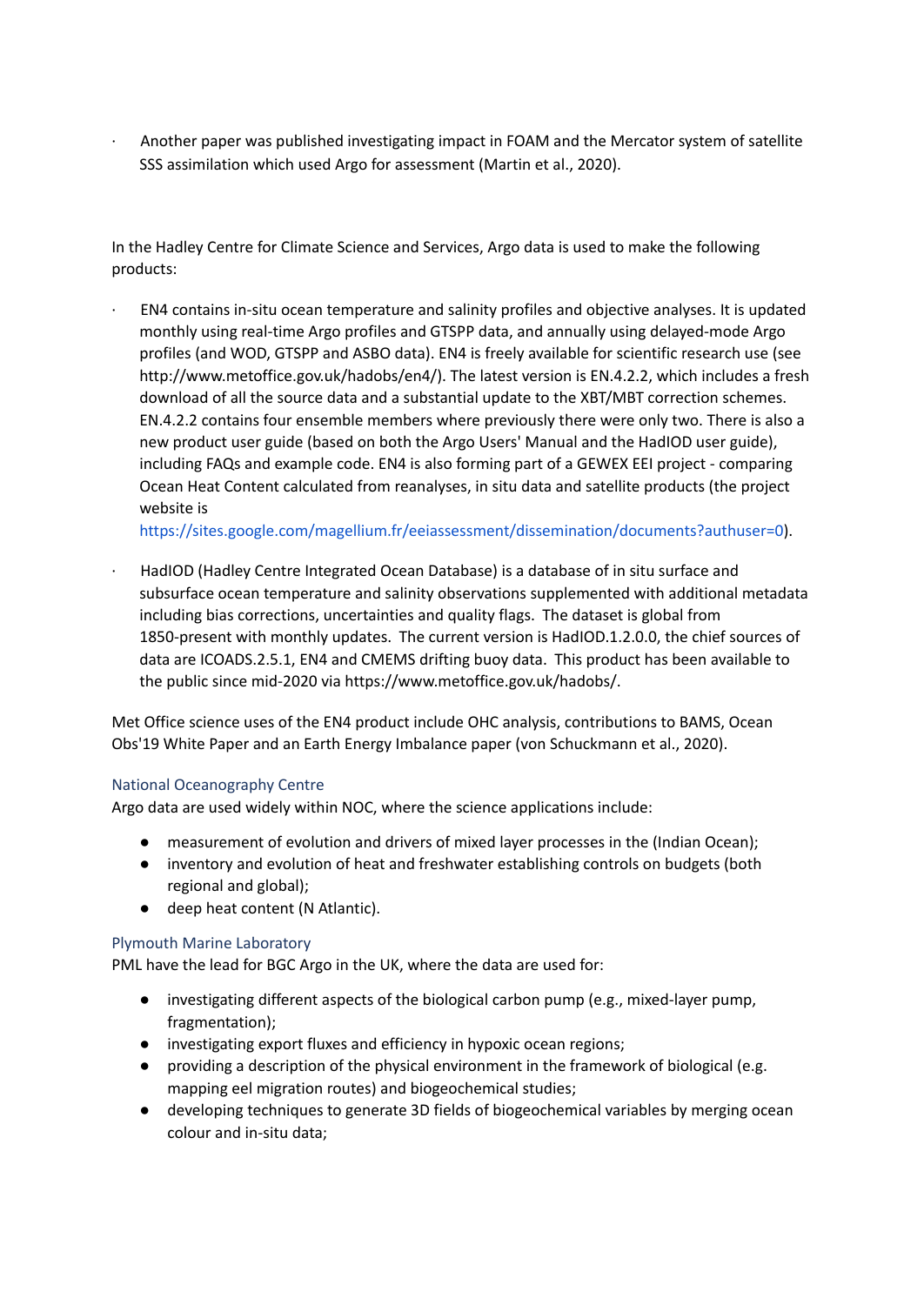● investigating mesoscale structures by combining altimetry and in-situ profiles with a special focus on Agulhas rings.

# Real Time Mode QC of BBP data

PML, funded by the H2020 Euro-Argo RISE project, has developed a set of new tests to quality control optical backscattering (BBP) data in real time. These tests have been implemented on all BBP profiles held at the Coriolis GDAC to understand the impact that they would have on the existing global dataset as well as on the datasets held at each separate DAC. Preliminary results were presented in two workshops open to all international Argo members interested in RTQC of BBP data. Feedback from these workshops was incorporated in the latest version of the tests that will be proposed at the next ADMT. A preliminary summary document has been made available for further comments

(https://docs.google.com/document/d/1amf58gLxhwuIM\_Y3XxUmGdVyJXrm5IU48A\_SnOYAu\_A/edi t). The code has also been made available through the euroargodev GitHub page [\(https://github.com/euroargodev/BBP\\_RTQC](https://github.com/euroargodev/BBP_RTQC)).

# Delayed Mode QC

Core Argo

#### **DMQC core progress**

The strategy adopted to deliver the support to national programmes focused on ensuring a high-quality approach and the progressive enhancement of expertise. This involved adopting the latest reference databases, improving BODC's internal processing chain and fixing various technical issues to be able to perform DMQC analysis of the iridium communication floats, which was not possible before. This allowed a significant reduction of the majority of BODC's backlog.

The DMQC analysis has been undertaken on floats deployed in four different regions: the North Atlantic, the South Atlantic, the Southern Ocean, and the Indian Ocean. The analysis has been undertaken in separate batches for each of these regions, with priority given to floats that had already ceased functioning and those with a large number of profiles. This approach provided the opportunity to gain a deeper understanding of the regional oceanography in each region, the variability in float behaviour over time, and the challenges this raises in DMQC.

This work has resulted in a significant improvement in the total amount of delayed-mode profiles delivered by BODC compared with available real-time mode data. From February 2021 until the time of writing, BODC has submitted more than 12,600 profiles. The most recent statistics provided by Ifremer, from October 2021, shows that BODC has delivered around 78.5 % of delayed-mode data from all available data at the DAC. This is a significant improvement compared to the status in December 2018 where only around 45 % of profiles had been through DMQC, and this situation is expected to improve further in the coming year.

DMQC support was offered to any national programme requiring assistance, where BODC has significant physical oceanography expertise. BODC focused on supporting the UK and Irish Argo programmes, data for which are managed by the BODC Argo Data Assembly Centre (DAC) function.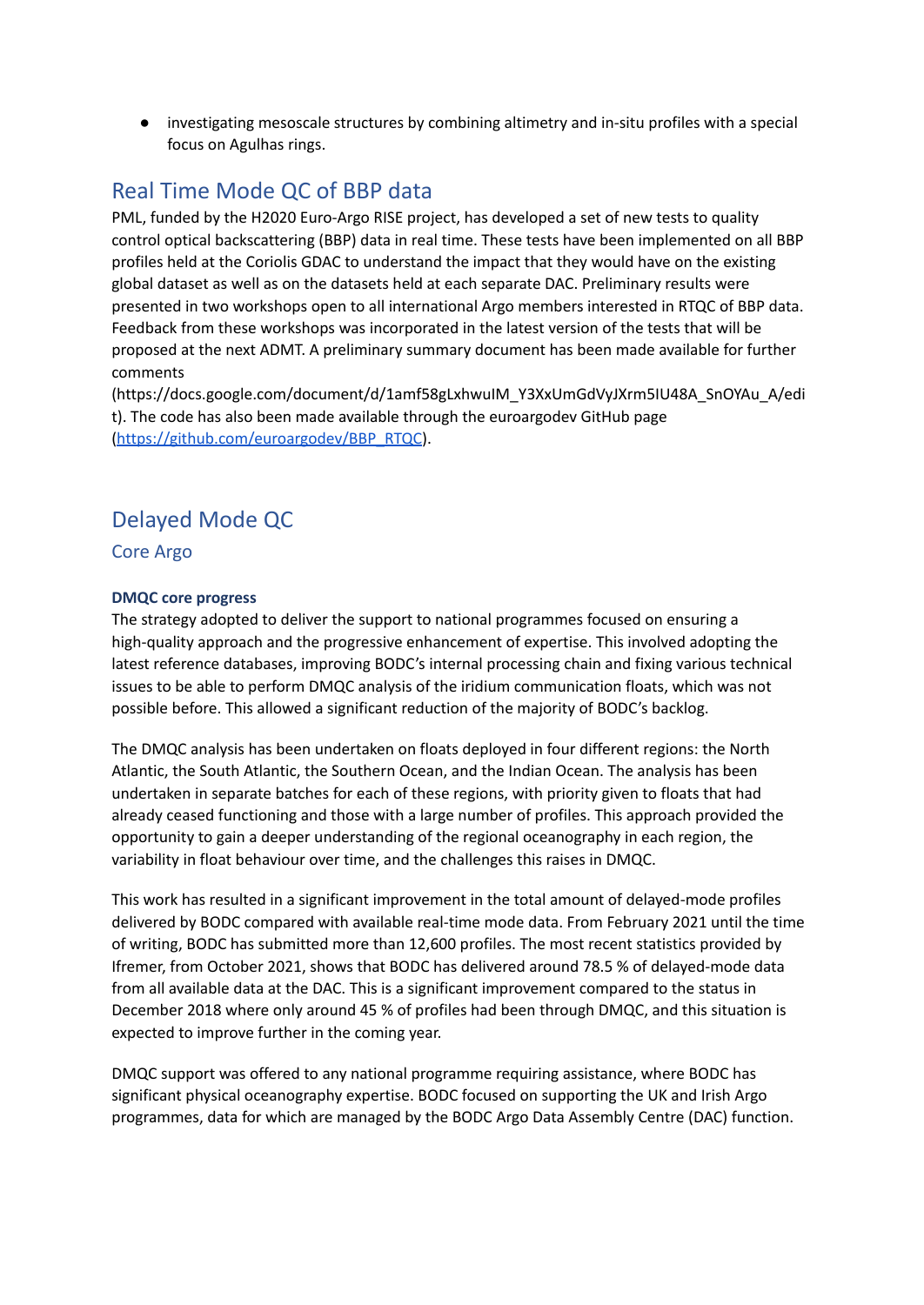The entire BODC Argo fleet went through the international DMQC audit run by external partners from the DMQC core Argo group. The audit was motivated by the fact that a higher percentage of SBE CTDs are now experiencing sensor drifts, which may not be easily identifiable by only examining individual time series. All of the identified BODC floats were reviewed, any additional revisions or corrections have been completed and re-submitted to GDAC. Additionally, the floats assigned to BODC, but DMQC-ed by external partners have been also reviewed and corrected where it was required.

A combination of the strong focus on comprehensive training provided to BODC Argo team members and the diverse requirements of DMQC ensures future sustainability in providing DMQC analysis and regular delivery of Argo data in delayed mode to the Argo Global Data Assembly Centres (GDACs).

#### **DMQC core working groups**

BODC (Kamila Walicka) actively contributed to activities related to the Abrupt Salty Drift (ASD) group, focusing on estimating the best practices, guidance and examples on how to treat salinity data that are affected by sensor drift to produce optimal adjustment in delayed-mode. This involved actively contributing to updating the shared list of floats affected by the salty drift and reviewing documentation related to the draft version of best practices for DMQC operators of core Argo floats. The final version will be incorporated into the QC Manual after the ADMT-22 meeting.

#### **Conversion of core Argo DMQC software OWC from Matlab to Python**

BODC (Kamila Walicka and BODC software developers) has continued development works related to the conversion of the DMQC software (OWC package) from Matlab to Python. This initiative is closely associated with the results from a survey about the existing tool and methods used within the DMQC Argo community, which was evaluated as part of the Euro-Argo RISE project Work Package 2 (WP2) last year. The survey identified barriers and opportunities to improve the efficiency and capacity of the overall community effort. A decision was reached to assess the potential for converting the OWC (Owens, Wong, Cabanes) Matlab code used for DMQC analysis to free software, with the widely-used Python being the preferred language.

The converted code is fully functional and waiting for User Acceptance Testing. The international Argo community has been encouraged to perform further testing to detect any unusual code behaviour, occasional errors characteristic for floats from various regions, and to report any further suggestions to improve the functionality of the overall package. However, except for some initial interest from the Argo community, the code has been exclusively tested by BODC's DMQC operator.

The development version of the OWC Python 'pyowc' package is currently available from GitHub Euro-Argo repository argodmgc\_owc. The final destination of the code will be in [ArgoDMQC](https://github.com/ArgoDMQC) where the Matlab version of OWC software is placed. The development work carried out by BODC over 2021 was focused on improving the code performance, readability and fixing any remaining known issues that arrived during testing the floats. The next steps to finalise the project are to continue the User Acceptance Testing involving the broader Argo community, improve code readability and enhance functionality related to configuration and code design. As part of the development work, there has been close collaboration with Guillaume Maze from Ifremer/LOPS to continue the development of the pre-processing procedures of the OWC method.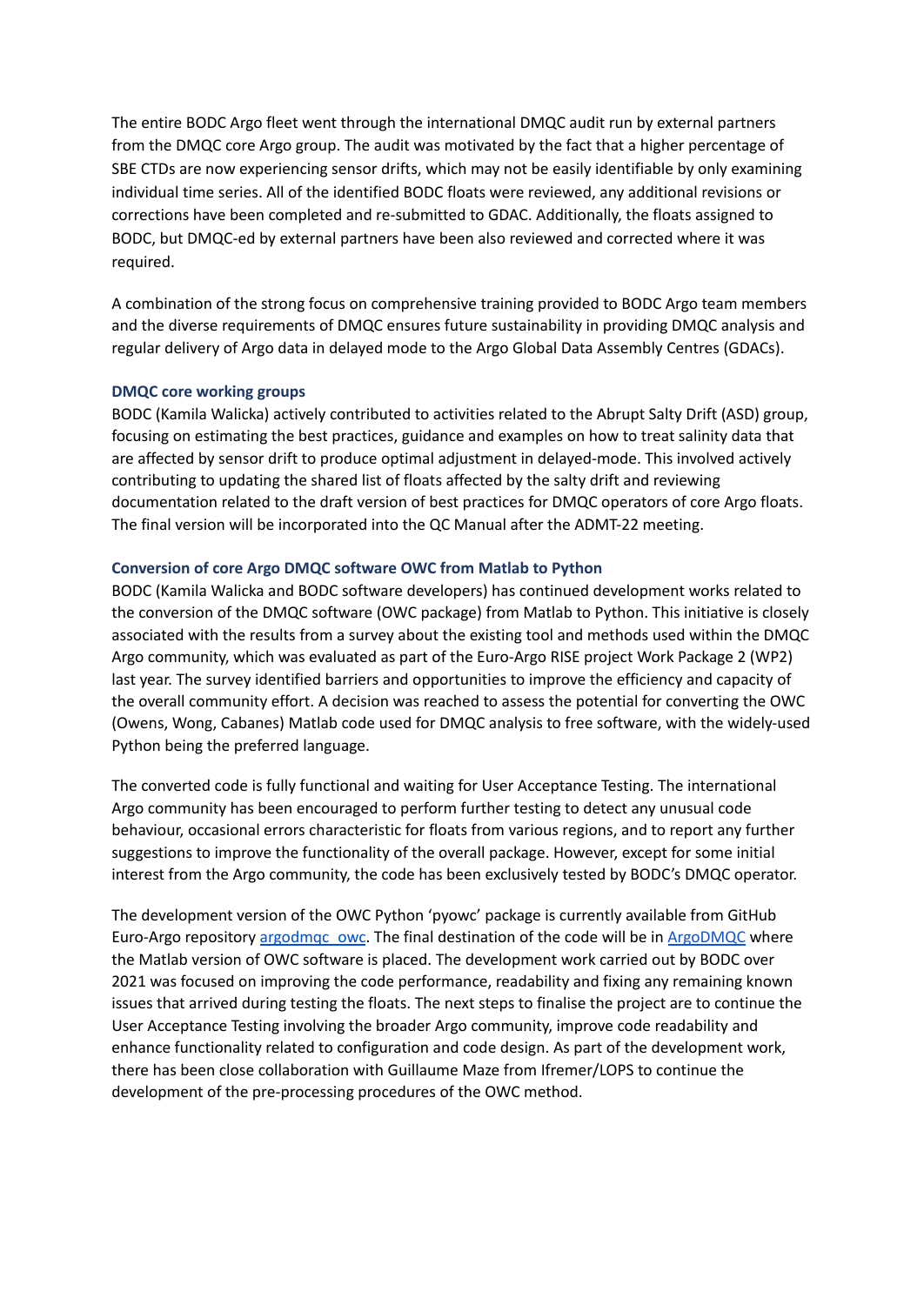Combined with the potential to fully parallelize the analysis code, the conversion of OWC Matlab to OWC Python marks a step-change in capability and sets a new standard in quality control software development for the Argo community.

#### Deep DMQC

NOC (Brian King) was involved in the work of the Deep Argo team related to compiling the new update to the Argo Quality Control Manual for CTD and Trajectory Data, including the procedures for the Real-time QC flag shame and Real-time adjustments on Deep Argo vertical profiles. In April 2021, the Deep Argo team compiled the draft version of the procedures for DMQC of Deep Argo salinity data.

BODC has started development work on automatically applying the CpCor correction for pressure effects on conductivity data of deep Argo floats (>2000 dbar) in the Real-time QC process which was recommended by the Deep Argo team earlier in 2021. These corrections are needed in salinity data to remove the pressure-dependent salinity bias. This step is required to perform further analysis of deep Argo floats in delayed mode. Moreover, BODC is planning to implement the delayed-mode procedures for DMQC analysis of Deep Argo floats in the following year (2022).

BODC (Kamila Walicka) and NOC (Brian King) have been actively involved in the coordination and organisation of DMQC for deep ocean data as a part of the EuroArgo Rise WP3, Task 3.2. This involved organisation and coordination of the intermediate meeting with other European partners within the task and also providing a regular update of progress to the reporting body.

#### BGC DMQC

BODC (Violetta Paba) has not been able to make progress with DMQC of the UK BGC floats. In November 2021, LOV (Catherine Schmechtig) offered to DMQC the oxygen and radiometry data from the UK Metbio floats on our behalf. If available, Catherine may provide DMQC training to Violetta in the new year, so that BODC can reach the position to take these floats back on.

With regards to the tasked Euro-Argo RISE WP4 deliverable of enhancing the current oxygen QC methods, BODC (Violetta Paba) reviewed a report written by GEOMAR detailing a new methodology they had developed.

#### DMQC workshops participation and coordination

BODC (Kamila Walicka) and NOC (Brian King) were strongly involved in the co-organisation of the BGC and 3<sup>rd</sup> Deep Argo workshop led by Ifremer, between 27<sup>th</sup> September to 1<sup>st</sup> October 2021. The objectives of the BGC part of the workshop were to review progress made in implementing best practice in the area of floats preparation, float deployment and data management; exchange with the user community (e.g. biogeochemical modellers, ocean colour) to listen to their needs and develop synergies; and to foster interaction with other components of ocean observing system, including Deep Argo. The objectives of the Deep-Argo part of the workshop were to assess the progress of the Deep-Argo mission (from the scientific use of Deep Argo data to the technological ability of floats and sensors), to review end-users needs and to finalize the implementation plan of the global Deep Argo array. Additionally, BODC (Violetta Paba) presented the recent achievements and progress of BODC of the Argo metadata and NVS as a part of the ENVRI FAIR project. PML (Giorgio Dall'Olmo) presented the Real-Time QC tests for BBP data with regards to BGC floats. NOC (Brian King) demonstrated performance and issues of Deep Apex floats and CTD sensors of RBR floats. Moreover, Brian also gave a review presentation of how ocean circulation is being studied using Deep Float data.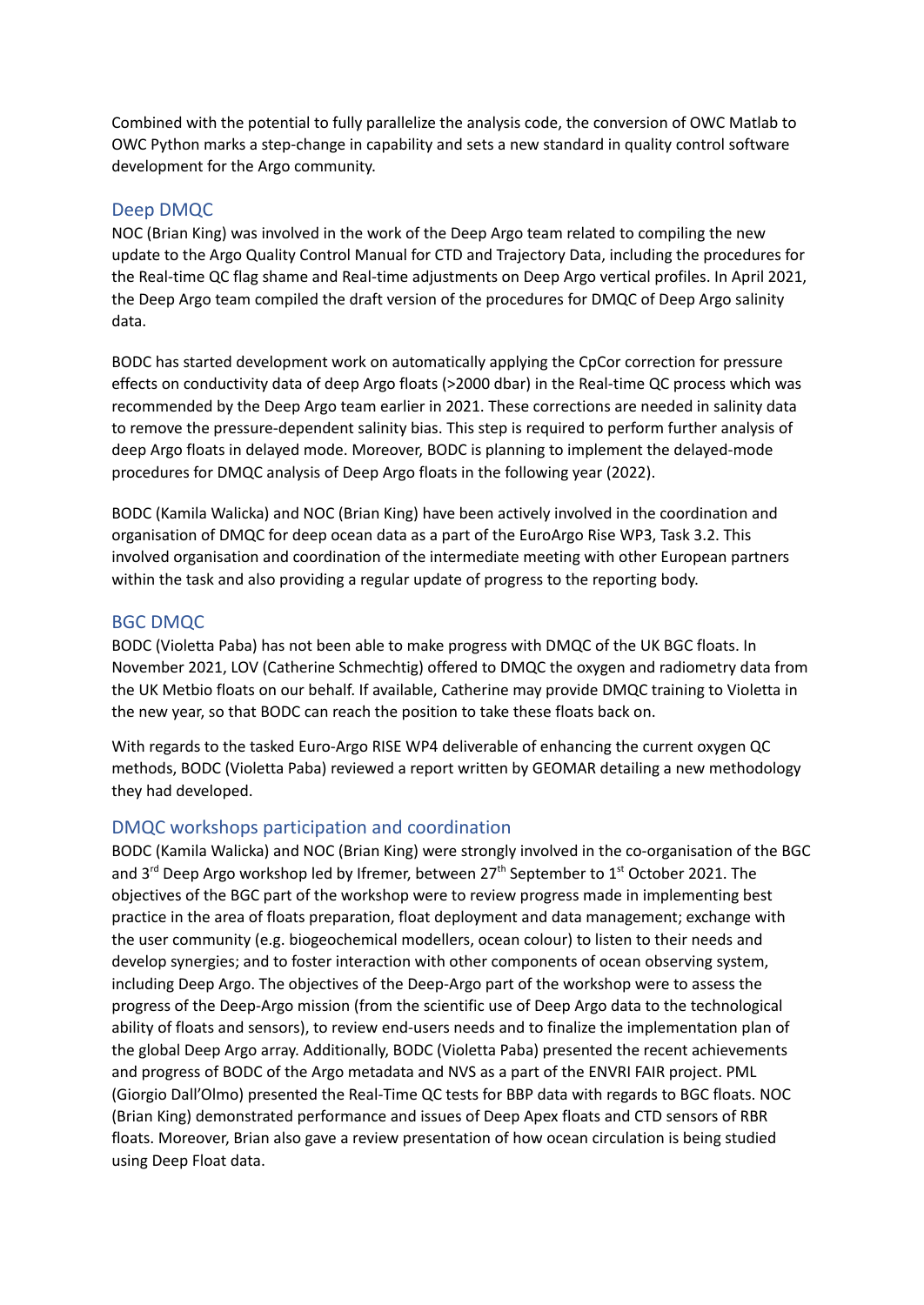NOC has committed to the preparation of hosting the 2nd European Argo/7th International Argo Delayed-mode Workshop for CTD data in Liverpool, UK. This workshop aimed to include the DMQC analysis for both core (2000 m) and deep (4000 m-6000 m) Argo floats, with the latter being a focus of the Euro-Argo RISE project WP3 on developing deep DMQC methods. The agenda and registration were advertised with the support of the Euro-Argo ERIC Office via *[2020-DMQC-workshop.](https://www.euro-argo.eu/News-Meetings/Meetings/Others/2020-DMQC-workshop)* The meeting was originally planned to happen from 12<sup>th</sup> May to 15<sup>th</sup> May 2020. However, due to the ongoing COVID-19 pandemic, this workshop has been postponed. The next DMQC workshop for deep Argo floats is planned for 2022 as an in-person event, on the condition of relaxation of international travel restrictions related to COVID-19.

# GDAC Functions

### NERC Vocabulary Server

Following on from ADMT-21, progress has been made on the EU H2020 ENVRI-FAIR work.

- BODC now hosts a GitHub space dedicated to the Argo Vocabulary Task Team (AVTT), where all NVS-related discussions and updates on Argo metadata tables can take place and be openly accessed: <https://github.com/orgs/nvs-vocabs/teams/avtt>
- BODC has provided the material to update the 'Argo vocabulary server' web page on the Argo data management website: <http://www.argodatamgt.org/Documentation/Argo-vocabulary-server>
- BODC (Roseanna Wright) has investigated the yet unconstrained metadata fields used in the Argo NetCDF file, and produced a programme-wide assessment, evaluating issues and proposing solutions. From this stemmed her work to create a new NVS collection for the originally unconstrained PI\_NAME NetCDF field, now live on the NVS.
- BODC (Violetta Paba) and Ifremer (Guillaume Alviset) have collaborated on the creation of NVS collections for the trajectory tables. These are now live under collection ID R15 (measurement codes), RTV (cycle timing variables) and RMC (trajectory measurement code categories). Mappings between these tables are being created.
- SENSOR\_MODEL collection R27 has been completed, and mappings between it and R26 (SENSOR\_MAKER) have been created.
- BODC (Clare Bellingham) is working on creating NVS collection R28, which will capture the CONTROLLER\_BOARD\_TYPE vocabulary.
- Talks have been initiated with float manufacturers, specifically Teledyne, to improve the sharing and standardisation of metadata. BODC (Violetta Paba) is collating feedback from the ADMT community as to what requirements DACs may have.
- Moreover, a mappings mindmap between Argo NVS collections and beyond has been created to be used as a roadmap for future work.

# Southern Ocean Argo Regional Centre

### Developing SOARC Partnership

BODC continues to provide the coordinating role between the SOARC partners. This has led to a growth in the partnership to include another partner from the SIO, USA in the SOARC group. BODC (Matt Donnelly) liaised with various organisations improving the partnership and further collaborations: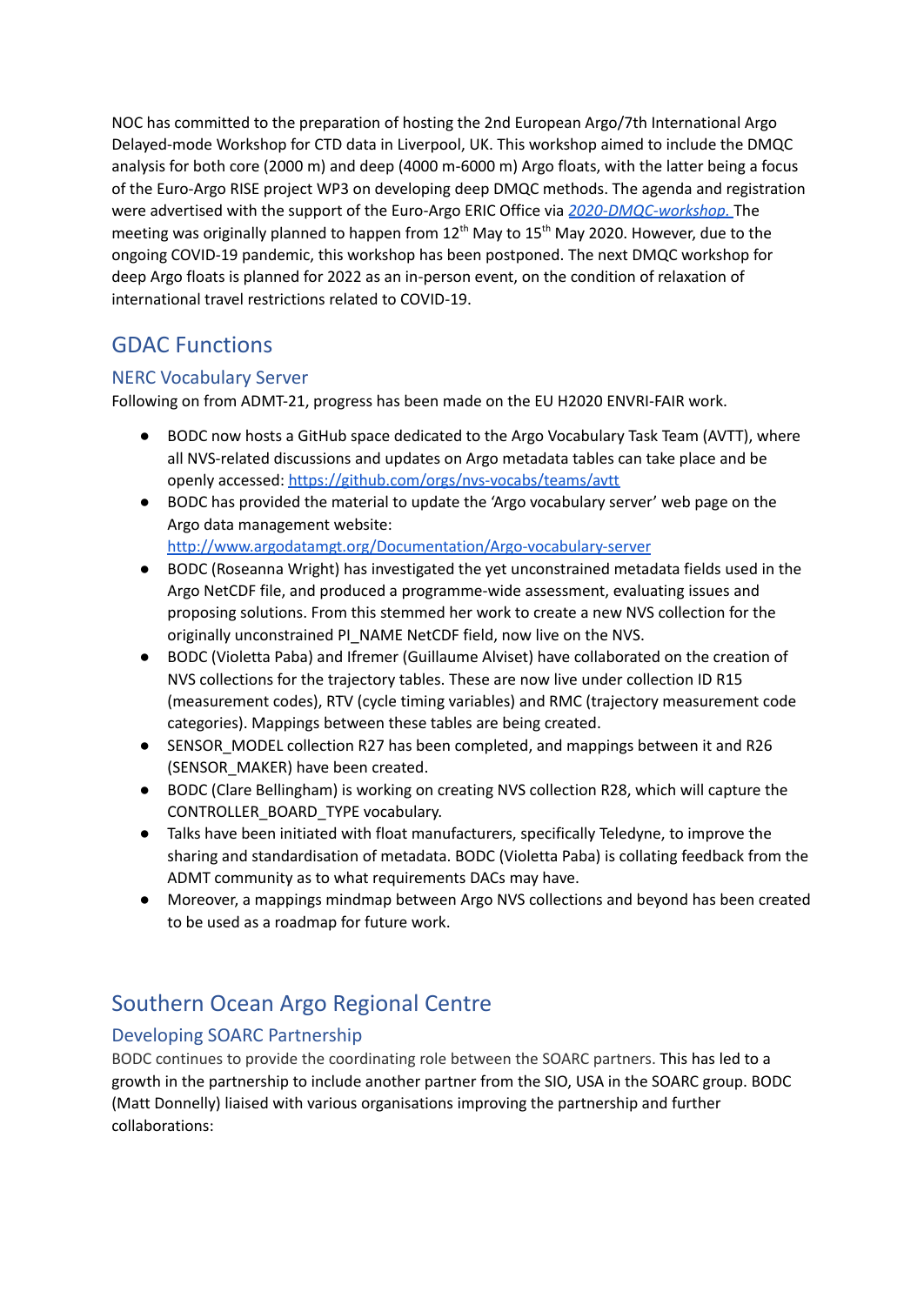- Began engaging with the Polar Collective, who are an outreach organisation trying to link scientists within the Southern Ocean (SO). They might be a good partner to sustain links with IAATO.
- Together with other SOARC members, reviewing the OceanOPS activities that may influence and help the SO deployment coordination which led to the draft proposal for regional coordination of Argo floats.
- Began engaging with the UK's Net Zero Oceanographic Capability (NZOC) project regarding improving awareness of Argo's under-ice capabilities.
- Putting the Kent Scouts ReQuest 2021 project, who are undertaking an expedition on Bark Europa, in touch with the Dutch programme manager Andreas Sterl to rekindle float deployments from the ship. Bark Europa is a member of IAATO. Matt created a Google Map of suggested priorities to deployments of their floats in the SO.

#### Regional data quality assessments

As part of the Euro-Argo RISE project WP5, Task 5.3, BODC (Kamila Walicka) and NOC (Brian King) have been working to establish a method of regional data quality assessment in the SO.

BODC has started a review of the currently available reference data which could be potentially used to support the quality assessment in the SO. This included meeting with Matt Mazloff from SCRIPPS and BSH partners to better familiarize with the model-based reference data developed by Matt Mazloff to form the basis for establishing regional data quality assessments for core Argo in the SO and potentially other applications including future BGC data quality assessments and observing system design. This could be useful for both undertaking regional data quality assessments and also highlighting where we are lacking sufficient observations on a finer granularity than we currently have available to us.

BODC updated and set up the internal local mirror of the entire set of GDAC Argo profiles. This dataset is updated weekly on NOC's server and will be used as a source of Argo data for regular quality assessment of all floats from the SO.

BODC reviewed and tested the tool for characterisation of Southern Ocean Argo float profiles that was developed by the University of Bristol [https://github.com/argosoarc/soarc\\_floatchar.](https://github.com/argosoarc/soarc_floatchar) This code characterises profile location into zones according to core profile data in accordance with literature-based criteria of the ACC fronts and zones. This method reduces the impact of selected reference data from other zones in the SO during the quality checks of salinity data of Argo floats.

BODC (Kamila Walicka) and NOC (Brian King) organised a meeting with Andrea Garcia Juan from Ifremer to familiarise with the newly developed tool for the reference data characterisation. The code is based on the machine learning methods and was developed in Ifremer as a part of the Euro-Argo RISE WP2 package, related to improving tools of quality control of core Argo floats. BODC is going to review this code and assess the possibility of the future use of the code in Argo floats and reference data classification approach to improve the regional quality assessment of Argo floats in the SO.

BODC has started the review of the assessment method of the DMQC-ed floats used by Coriolis ARC in the North Atlantic to identify if some elements of this method could be used in the assessment in the SO.